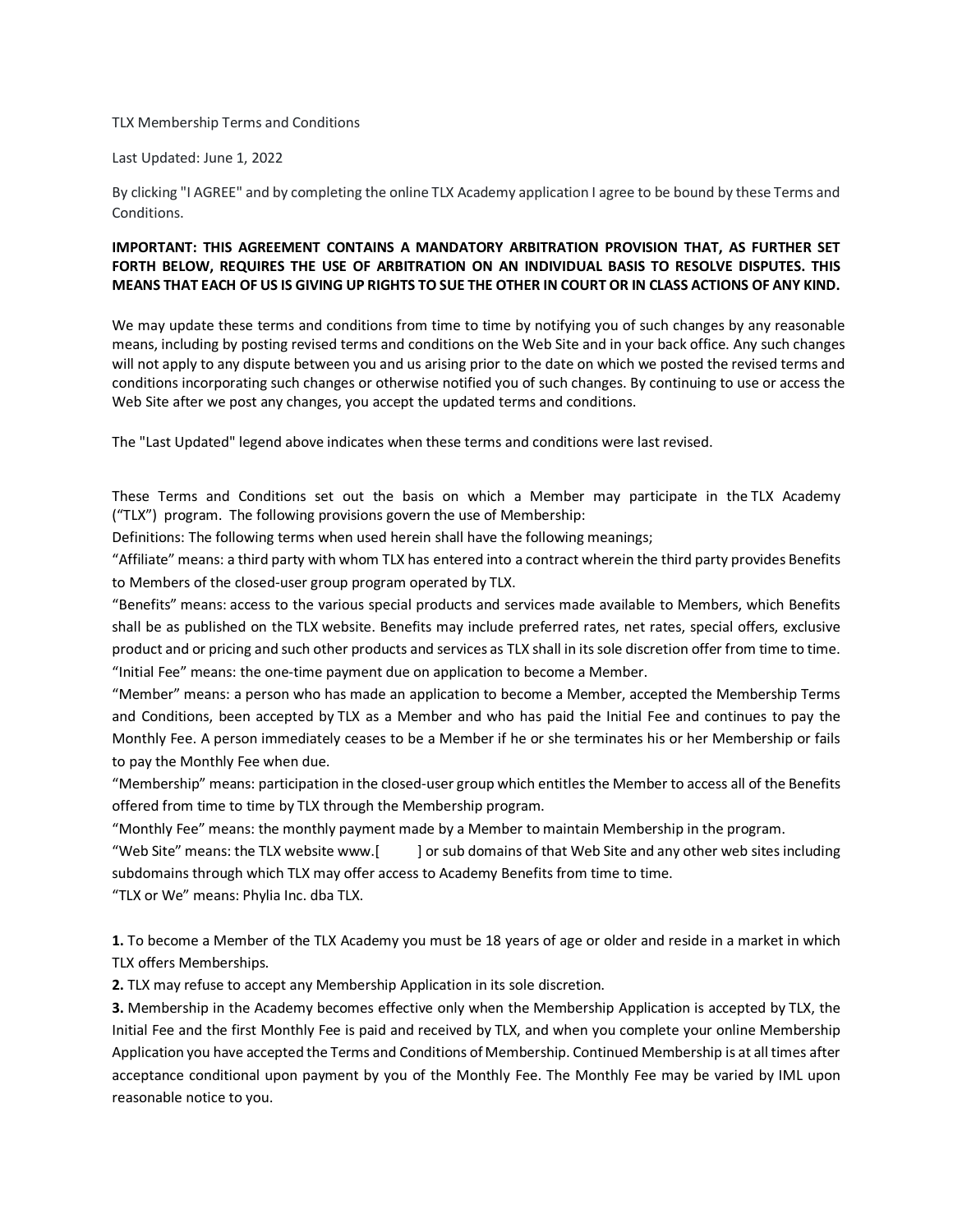**4.** If paying by credit or with debit card or using an e wallet account you hereby certify that the credit or debit card or eWallet account used to make payment is held in your name or that you are an authorized user of the card or account. You hereby authorize TLX to charge your credit or debit card or eWallet account identified in your Application, or advised to TLX from time to time, with the Initial Fee and the Monthly Fee. You confirm that you understand and agree that the transaction contemplated by this purchase consists of the Initial Fee and the recurring Monthly Fee until the Membership is cancelled by notice in writing in accordance with these Terms and Conditions. **5.** Your Membership shall remain in effect until (i) terminated by you by sending, in writing, notice of cancellation of your Membership to TLX by email to support@im.academy or (ii) terminated by TLX by sending in writing, notice of cancellation of your Membership to you by email at the email address held on file by TLX for you at the date of the notice or using the cancellation option in your back office. (Notice to TLX must include your name, address, and Member Identification Number and must be sent from the email on file with TLX for your Membership). Your Membership will also be terminated with immediate effect if you stop payment of the Monthly Fee or if any of the information provided by you on your Application is found to be false, inaccurate or fraudulent. Notice of cancellation must be received by TLX at least five (5) business days prior to the scheduled charging date of your payment account. If a cancellation notice is received fewer than five (5) business days prior to the scheduled charging date, cancellation will become effective in the month following the month in which the notice of cancellation is received by TLX. Termination by either party shall terminate your use of the Benefits of Membership and access to the Web Site with effect from the next scheduled payment charging date. Except as otherwise required by applicable law, you may cancel your Membership without penalty or obligation, within seven (7) days from the date of your application or payment (whichever occurs first), to become a Member and receive a 100% refund of all Membership fees paid in accordance with our Refund Policy which is published at www.im.academy. If you cancel your Membership after booking travel using your Membership TLX may choose to cancel your travel and to refund the cost already paid. If TLX chooses to make a refund to you it shall not be responsible for any other costs, such as flights or pre booked excursions, incurred by you in connection with the cancellation of your booking. TLX also may terminate your Membership at any time and may do so immediately without notice, and deny you access to the Site, if in its sole discretion TLX determines that you have failed to comply with any term or provision of these terms and conditions ("Cause"). If TLX cancels your Membership for Cause no refund will be due to you. If TLX cancels your Membership other than for Cause no refund or credit will be due to you except for the unused portion of the then current month's Membership fee. TLX reserves the right in its sole discretion to approve or deny the reactivation of a cancelled Membership. If you apply to reactivate a cancelled Membership within six (6) months of cancellation your account may only be reactivated with the same IBO enroller as your prior Membership.

**6.** TLX supplies certain Benefits itself and/or through associated entities but also contracts with various Affiliates to provide Benefits to Members, which Benefits will change from time to time. TLX shall at all times provide updated information as to Benefits available via its website and by notice to Members. You acknowledge that all post sale customer service support may be rendered in English by TLX or its Affiliates.

**7.** Benefits may be booked and used by any Member and by one (1) adult aged 18 or older who resides in the same household as the booking Member including a spouse, civil or other partner. Unless otherwise stated in booking specific terms, a maximum of two (2) adults aged 18 or older may travel on a single travel booking provided at least one (1) adult on the booking is a Member or is an adult aged 18 or older who resides in the same household as the Member. A Membership may only be held in the name of an individual person; TLX does not accept Membership Applications in multiple names, partnerships, or in the names of business entities.

**8.** Members may take dependent children on TLX travel trips by paying the designated trip charge. Children may be charged an additional Dependent Child Fee (DCF), which is particular to each trip and will change accordingly. Dependent children are those children residing with their parent(s) or legal guardian(s), in school and 18 years of age or under. Those children who are over the age of 18, un-married, residing with their parent(s) or legal guardian(s), and attending school (up to the age of 25) are also considered dependent children. In addition, a child who is permanently disabled (no matter what age) and under the direct care of his or her parent(s) or legal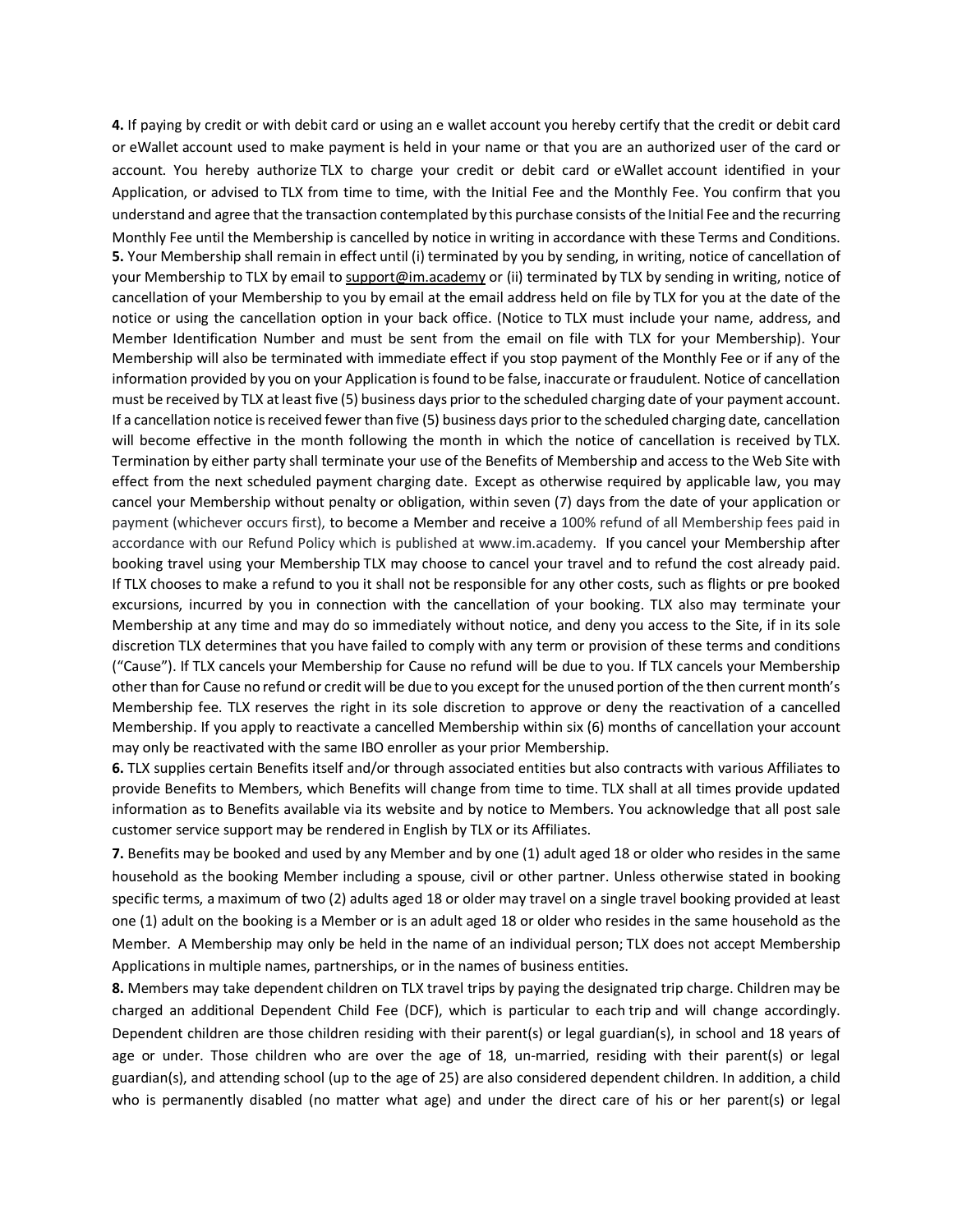guardian(s) is a dependent child. Additional rooms for dependent children under the age of 18 years not sharing accommodation with adult guests can be requested but are not guaranteed to be available and will be subject to additional charges which may vary.

**9.** You agree that it is your responsibility to choose which Benefits you use and/or travel you purchase and that not electing to participate in all or any of the Benefits offered does not constitute a breach of these Terms and Conditions. You further agree that, except in accordance with these Terms and Conditions, you will not be eligible for a full or partial refund of your Initial Fee and Monthly Fees as a result of your non-use of any of the Benefits of the Academy. Benefits available may be varied and or replaced by alternative Benefits at any time in the sole discretion of TLX.

**10.** You agree that due to the inherently limited inventory in the travel industry, the availability of specific travel services or features such as room upgrade or amenities is not guaranteed and may be subject to limits on availability or price which may vary. You further agree that TLX will make every available opportunity to offer you the best possible price but that prices may increase above the initially published price due to limited inventory availability. All travel is booked subject to the booking terms and cancellation policy applicable to each booking, which may contain restrictions imposed by an Affiliates such as minimum or maximum age requirements, travel insurance and visa requirements. It is your responsibility to ensure that you are able to comply with the booking terms including any such restriction or requirements before booking. TLX shall not be responsible for your failure to comply with such restrictions or requirements, where you have been advised of these on or prior to booking.

**11.** Membership is personal to you as a Member and you may not transfer, assign, charge or otherwise dispose any of your rights or obligations without the prior written consent of TLX. The Membership shall terminate automatically on the death of the individual in whose name the Membership is held.

**12.** These Terms and Conditions must be read in conjunction with the terms and restrictions unique to each Affiliate and the purchase of all products and/or services is subject to the terms and conditions of use or booking of the Affiliate supplying such products or services to the Member.

**13.** All materials, information, software, products, and services included on or available through the Web Site (the "content") are provided "AS IS" and "AS AVAILABLE" for your use. The content is provided without warranties of any kind, either express or implied.

**14.** Under no circumstances shall TLX, their affiliates, contractors, licensors, suppliers, agents, any independent provider/transmitter of information, or the employees, agents, officers or directors of the foregoing parties (collectively, the "covered parties") be liable for any direct, indirect, punitive, incidental, special or consequential damages that result from: (1) the use of, or inability to use, the Web Site; (2) any inaccuracy, error, delay in or omission of, any information, or the transmission or delivery of any information; (3) any negligent or reckless act or omission; or (4) any force majeure event. In no event shall any of the covered parties' liability for damages to a Member exceed the Initial and Monthly Fees paid by the Member during the 12 months immediately preceding the first event that is alleged to have caused the damages.

## **15. PLEASE READ THIS SECTION CAREFULLY. IT MAY SIGNIFICANTLY AFFECT YOUR LEGAL RIGHTS, INCLUDING YOUR RIGHT TO FILE A LAWSUIT IN COURT.**

Using or accessing the Web Site and/or enrolling as Member constitutes your acceptance of this Arbitration provision. Please read it carefully as it provides that you and we will waive any right to file a lawsuit in court or participate in a class action for matters within the terms of the Arbitration provision. We welcome you to contact Customer Service regarding issues or concerns you may have. This arbitration agreement does not in any way alter your ability to bring concerns to the attention of Customer Service at support@im.academy.

*A. Class Action Waiver and Agreement to Arbitrate.*

EXCEPT FOR DISPUTES THAT QUALIFY FOR SMALL CLAIMS COURT, ALL DISPUTES ARISING OUT OF OR RELATED TO THESE TERMS OF USE OR ANY ASPECT OF THE RELATIONSHIP BETWEEN YOU AND IM WHETHER BASED IN CONTRACT, TORT, STATUTE, FRAUD, MISREPRESENTATION, OR ANY OTHER LEGAL THEORY, WILL BE RESOLVED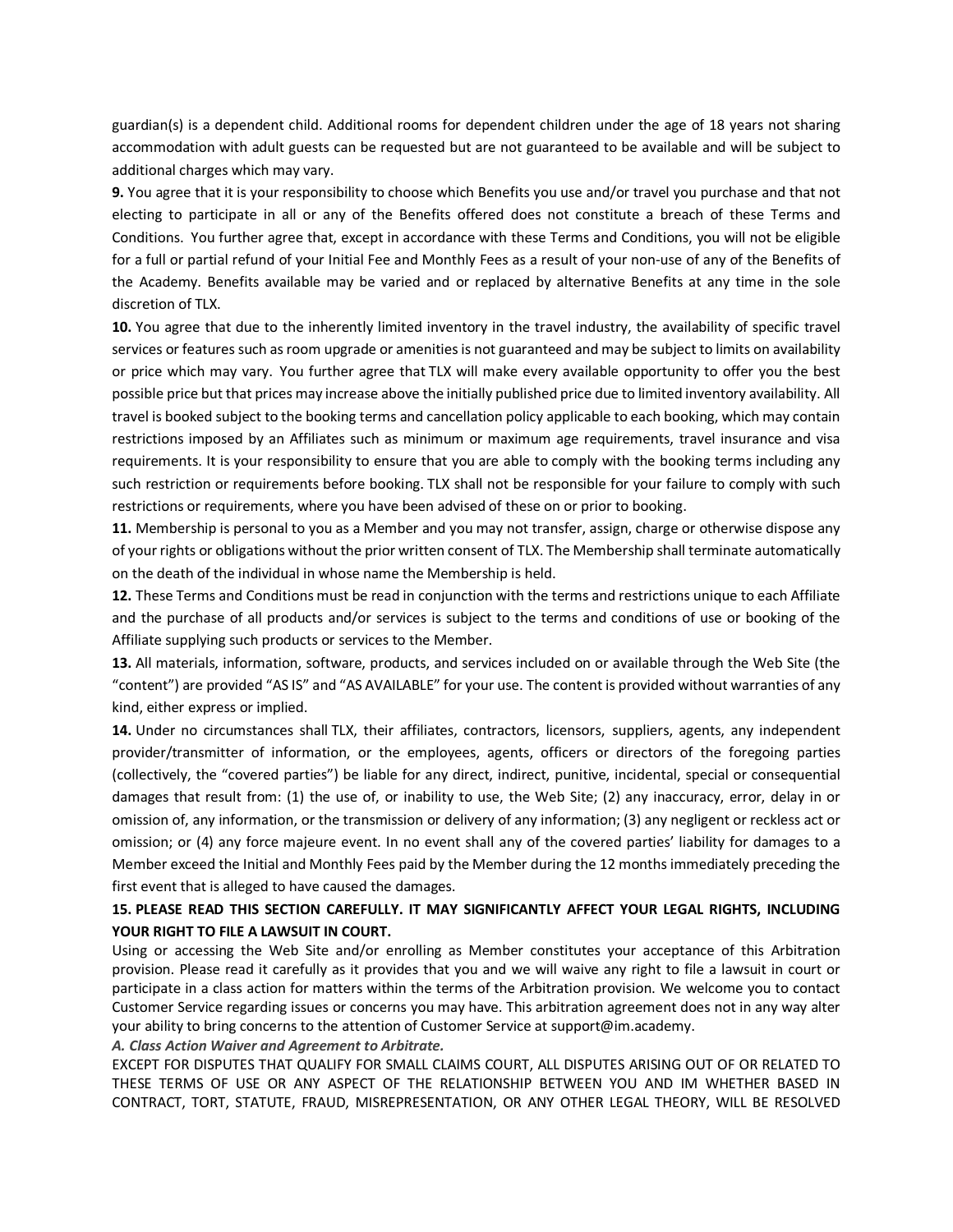THROUGH FINAL AND BINDING ARBITRATION BEFORE A NEUTRAL ARBITRATOR INSTEAD OF IN A COURT BY A JUDGE OR JURY, AND YOU AGREE THAT IM AND YOU ARE EACH WAIVING THE RIGHT TO SUE IN COURT AND TO HAVE A TRIAL BY A JURY. YOU AGREE THAT ANY ARBITRATION WILL TAKE PLACE ON AN INDIVIDUAL BASIS; CLASS ARBITRATIONS AND CLASS ACTIONS ARE NOT PERMITTED AND YOU ARE AGREEING TO GIVE UP THE ABILITY TO PARTICIPATE IN A CLASS ACTION.

## *B. Arbitration Process and Procedure.*

The arbitration will be administered by Judicial Arbitration Mediation Services, Inc. ("JAMS") pursuant to the JAMS Streamlined Arbitration Rules & Procedures effective July 1, 2014 (the "JAMS Rules") and as modified by this agreement to arbitrate. The JAMS Rules, including instructions for bringing arbitration, are available on the JAMS website at [http://www.jamsadr.com/rules-streamlined-arbitration.](http://www.jamsadr.com/rules-streamlined-arbitration) The Minimum Standards are available at [https://www.jamsadr.com/consumer-minimum-standards/.](https://www.jamsadr.com/consumer-minimum-standards/) The arbitrator will conduct hearings, if any, by teleconference or videoconference, rather than by personal appearances, unless the arbitrator determines upon request by you or by us that an in-person hearing is appropriate. Any in-person appearances will be held at a location which is reasonably convenient to both parties with due consideration of their ability to travel and other pertinent circumstances. If the parties are unable to agree on a location, such determination should be made by JAMS or by the arbitrator. The arbitrator's decision will follow the terms of these terms and conditions and will be final and binding. The arbitrator will have authority to award temporary, interim, or permanent injunctive relief or relief providing for specific performance of these terms and conditions, but only to the extent necessary to provide relief warranted by the individual claim before the arbitrator. The award rendered by the arbitrator may be confirmed and enforced in any court having jurisdiction thereof. Notwithstanding any of the foregoing, nothing in these terms and conditions will preclude you from bringing issues to the attention of federal, state, or local agencies and, if the law allows, they can seek relief against us for you.

**16.** These Terms and Conditions shall be governed by and construed in accordance with the laws of the State of Nevada, excluding its conflicts of law rules.

**17.** We grant you only a limited, non-transferable and non-exclusive license to use the software, documentation and other content of the Web Site necessary to access, explore and otherwise use the Web Site in real time and to use the materials and the Benefits of the Academy on the Web Site in a manner consistent with these Terms and Conditions.

**18.** Any software that is made available to download from the Web Site (the "Software") is the copyrighted work of TLX, its subsidiary, associate or affiliated entities and/or its Affiliates and/or their suppliers or licensors. Use of the Software is governed by the terms of the use of the Web Site.

**19.** Without limiting the foregoing, copying or reproduction of the Software or of the Web Site content to any other server or location for further reproduction or redistribution is expressly prohibited.

**20.** You shall not use, disseminate or reproduce any TLX trademarks, copyrights or other intellectual property in marketing materials, advertising on social media including but not limited to Facebook, Twitter, or LinkedIn, domain registration or any other advertising and or marketing outlet without the expressed written consent from the TLX Compliance department.

**21.** You shall not use the Web Site for any purpose that is unlawful or prohibited by these Terms and Conditions, and you agree to respect other users of the Web Site. We reserve the right to terminate your use of the Web Site and your Membership if, at any time, you engage in any conduct that we, in our sole discretion, deem to be detrimental to TLX, the general public or other users. In such instances, you shall forfeit any incentives awarded by us or our Affiliates accrued but not redeemed or used upon the termination of your Membership. In addition, you agree to refund to us the reasonable value of any incentives or remuneration you receive or realize as a result of any illegal or wrongful conduct or conduct in violation of these Terms and Conditions.

**22.** No relationship between TLX and any third parties, including but not limited to travel agents, travel experts, writers, and Members, whether or not they share in the revenues and/or profits of TLX, who post, publish, view, receive, or utilize information and/or materials on the Web Site shall be construed as establishing agency,